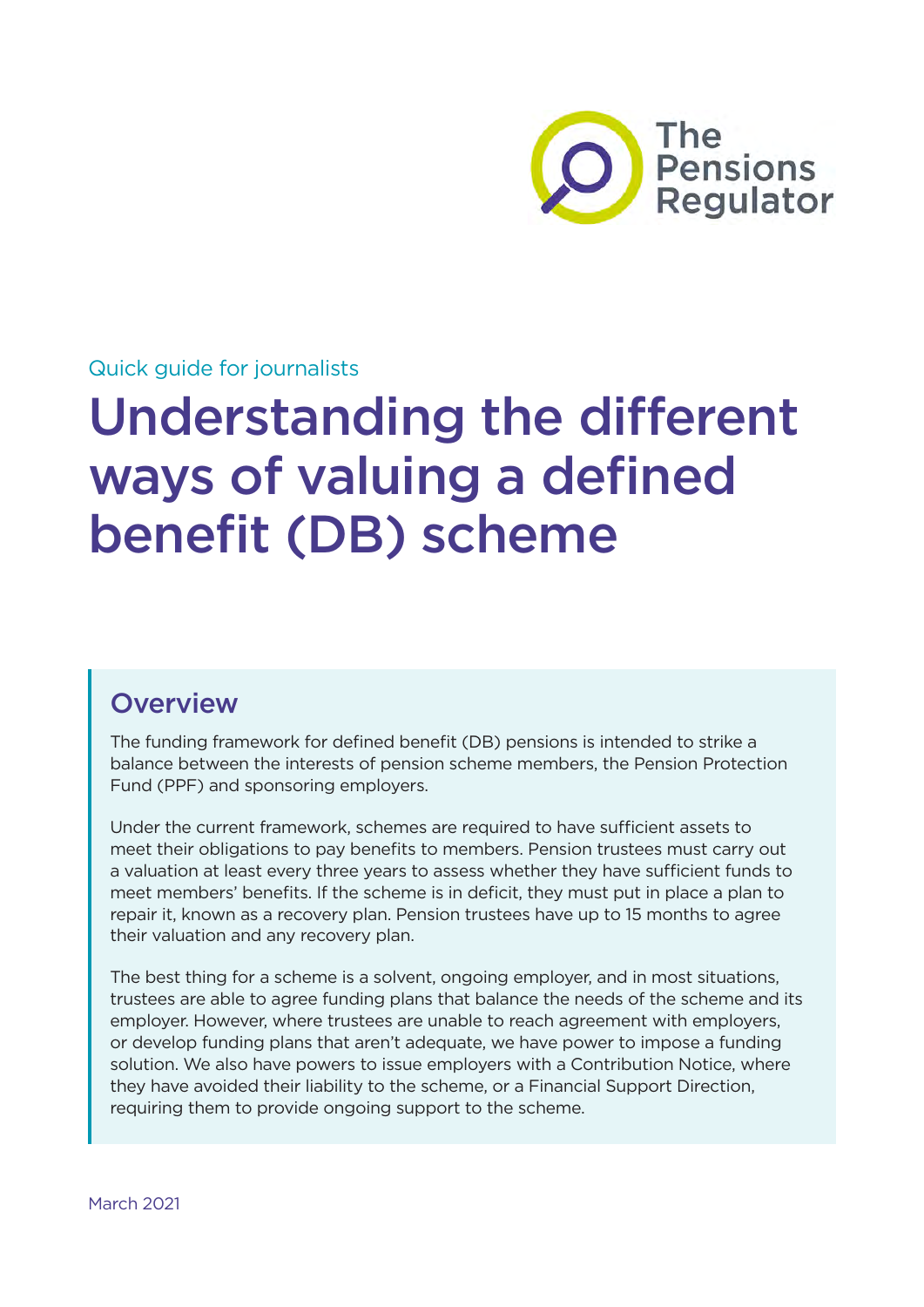# What is a scheme's funding position?

The funding position of a scheme is how its current market value of assets compares with its liabilities. It can be expressed as a ratio of the scheme's assets and liabilities (known as the funding level) or as the difference between the assets and liabilities (referred to as a surplus or deficit).

# Different ways of valuing a scheme

There's no getting away from the fact that the reported deficits of DB schemes can seem large – particularly where figures are aggregated to represent the entire DB landscape – but it's important to remember that a scheme's liabilities (and therefore deficit) can be calculated using a variety of different methods. These methods can produce different results, and are used for different purposes so may be appropriate in a variety of different circumstances.

A helpful way to understand the differences between valuation methods is to consider the underlying balance between risk and return in each. A valuation method that incorporates a higher element of growth assets (for example, equities) will use a higher discount rate.

This will result in a correspondingly lower value for its liabilities than, for example, a method that incorporates lower yielding assets (for example, bonds). However, the risk from a potential failure of the investments to deliver the expected return is correspondingly higher in the former example.

The different methods commonly used to value scheme liabilities are outlined below. The narrative is hypothetical and for illustrative purposes only.

# Buy-out valuation/section 75

#### How much it would cost to buy out the scheme with an insurance company

The buy-out valuation tells trustees how much money they would need to 'buy out' the scheme with an insurance company. A buy-out is where an insurer takes responsibility for paying out the promised benefits to members until the last member dies. The insurance company will choose to invest in the least risky assets, which makes it the most expensive option. There is also an added premium for its profit margin and solvency requirements.

The buy-out deficit is sometimes referred to as the 'section 75 debt'. Section 75 of the Pensions Act 1995 requires employers to pay the cost of buying out the scheme when the scheme winds up (and in some other circumstances).

From the members' and trustees' perspective, a buy-out may be viewed as the safest approach for securing the scheme's liabilities. But, as already mentioned, it is also the most expensive.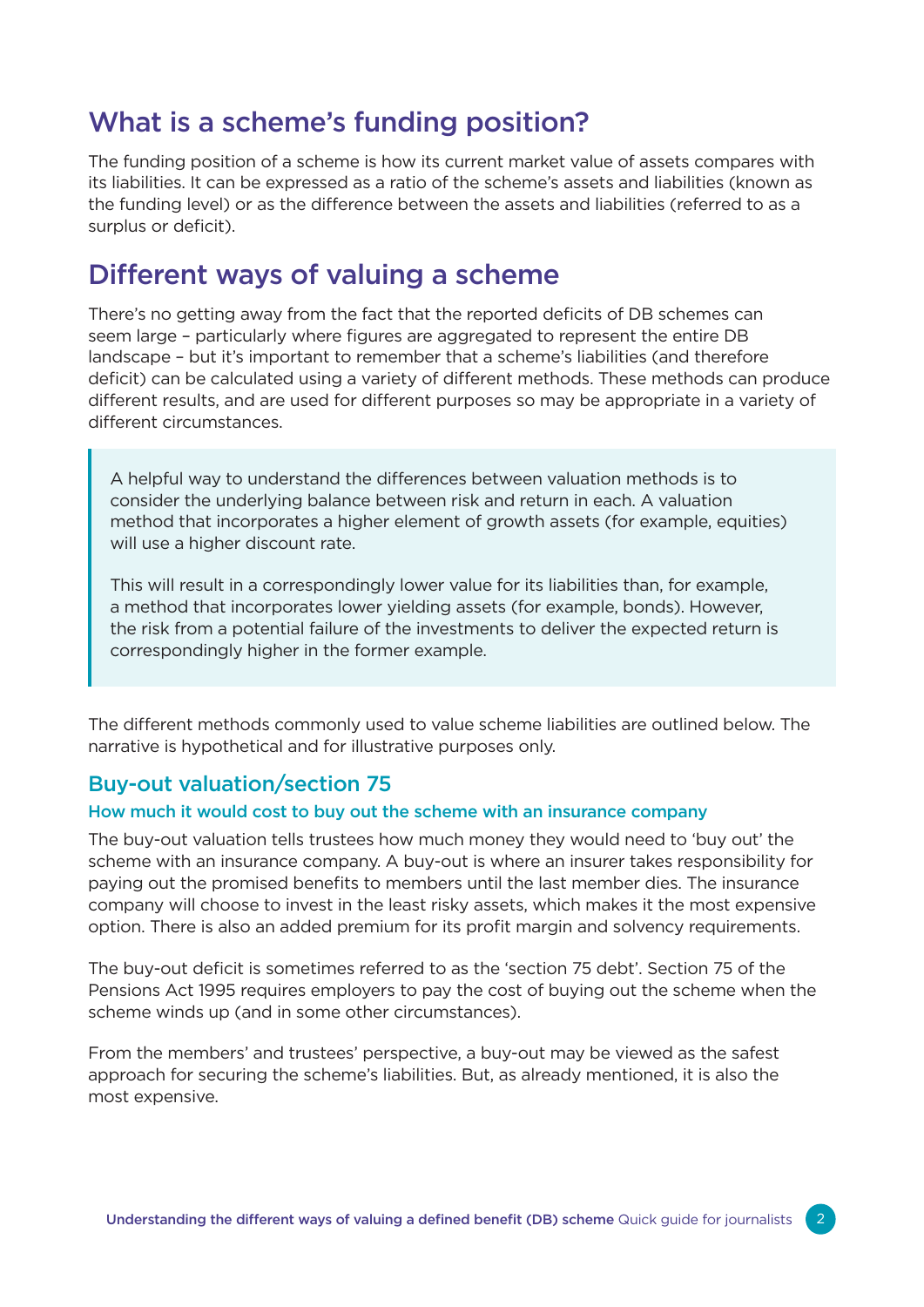# PPF/section 179

#### The valuation method used to calculate the deficit as recorded in the PPF 7800 index

A valuation under section 179 of the Pensions Act 2004 relates to the compensation offered by the PPF. A section 179 valuation applies the PPF compensation levels to the valuation and will show whether the scheme would need to call on the PPF if the employer was to enter insolvency.

PPF compensation is, broadly speaking, for members who have already reached retirement age to receive 100% of the pension promised by their scheme. For members who have not yet retired, it is to receive 90% of their promised pension up to a limit (£41,461 pa as at March 2021 for most members). There are also restrictions on annual pension increases.

As compensation offered by the PPF is lower than the full benefits promised by the scheme, this valuation is not directly comparable with others in this guide. But other aspects of the PPF valuation (such as investment strategy and risk) are not too different to the buy-out valuation.

## Self-sufficiency and low dependency

## How much it will cost for the scheme to not need the support of the employer anymore or to reduce it to a minimal level

The purpose behind a self-sufficiency valuation is to show the level of assets that the scheme would need if the ongoing reliance on the sponsoring employer were to be kept to a minimal level. This generally requires a low-risk investment strategy to minimise the chances of the employer having to make good any investment losses.

Typically, the investment approach may target a slightly higher level of return than the buy-out approach adopted by an insurance company, but without the profit margin and solvency requirements of an insurer. Therefore, the liability value under a self-sufficiency valuation should be lower.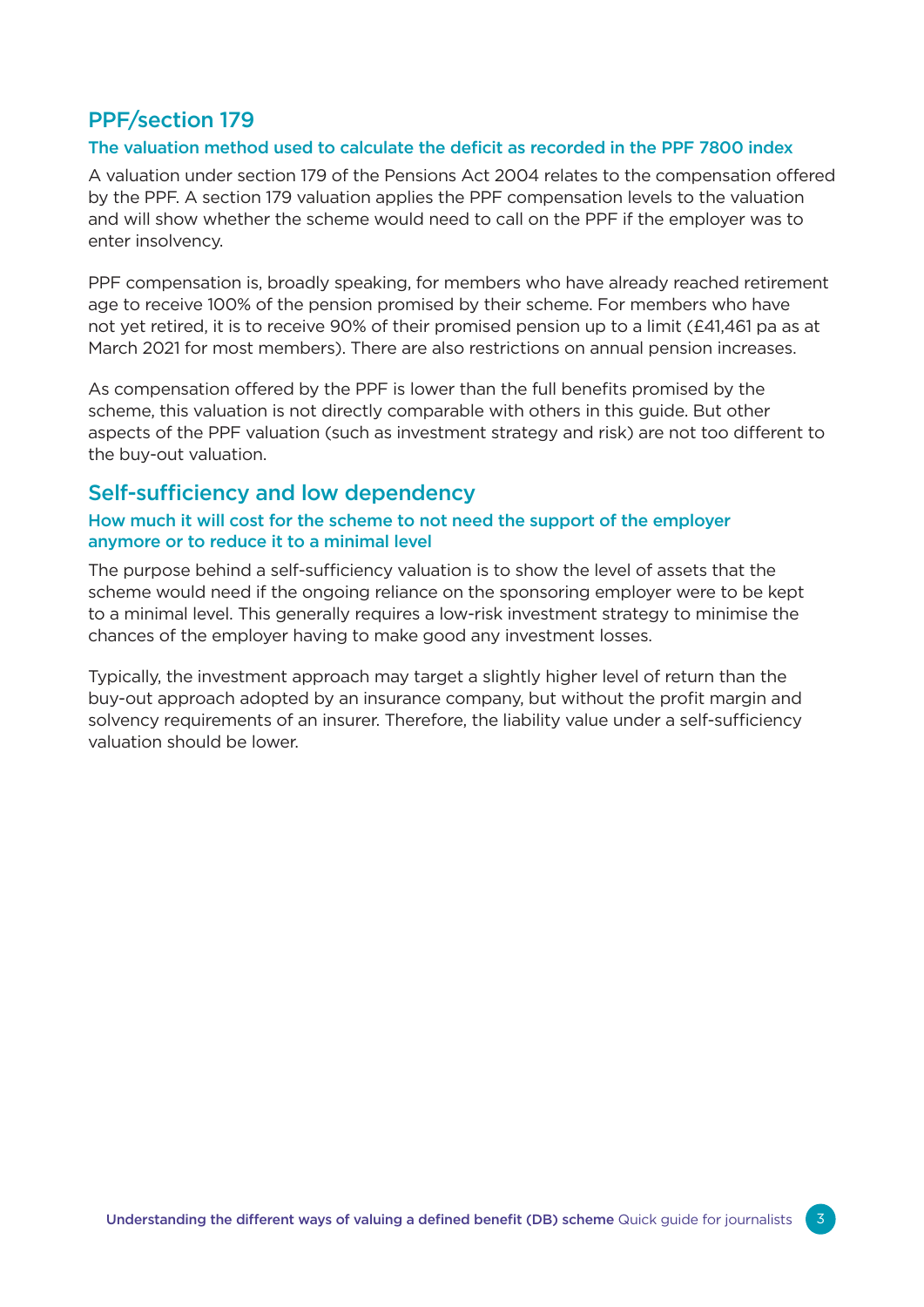# Technical provisions

## The amount needed to pay members' benefits in full as they retire, based on the scheme's approach for financing these benefits, and prudent financial and demographic assumptions

This is sometimes referred to as the 'statutory funding objective (SFO)' or 'scheme specific funding' valuation. This valuation tells trustees how much money is expected to be needed now to pay the promised benefits of members as they come up for payment in the future.

The trustees should conduct the calculation prudently, taking into account factors such as the scheme's actual or proposed investment strategy and the strength of the employer.

Because there are no guarantees about investment returns over long periods of time, legislation requires trustees to carefully consider how much of their expected future investment returns it would be prudent for them to account for in advance.

Calculating technical provisions usually depends on the investment strategy pursued by the scheme, which in turn may be based on the scheme's specific circumstances. For example, a scheme that is open to new members may choose to invest more in equity-type investments as opposed to lower-risk bonds and gilts.

A scheme that has the support of a strong employer may also choose to do the same, while a scheme concerned with managing risk with minimal reliance on the employer may choose to invest more in bonds and gilts. Generally, except for well-funded mature schemes, calculating technical provisions may involve investment strategies with a higher proportion of return-seeking assets and correspondingly lower liabilities.

Under our proposed new funding framework, we want schemes to progressively reduce their reliance on the employer covenant over time and reach full funding on the low dependency basis by the time they are significantly mature. It will then be possible for them to pursue an investment strategy that is highly resilient to risk and under which there is little or no expectation of any further ongoing reliance on the employer.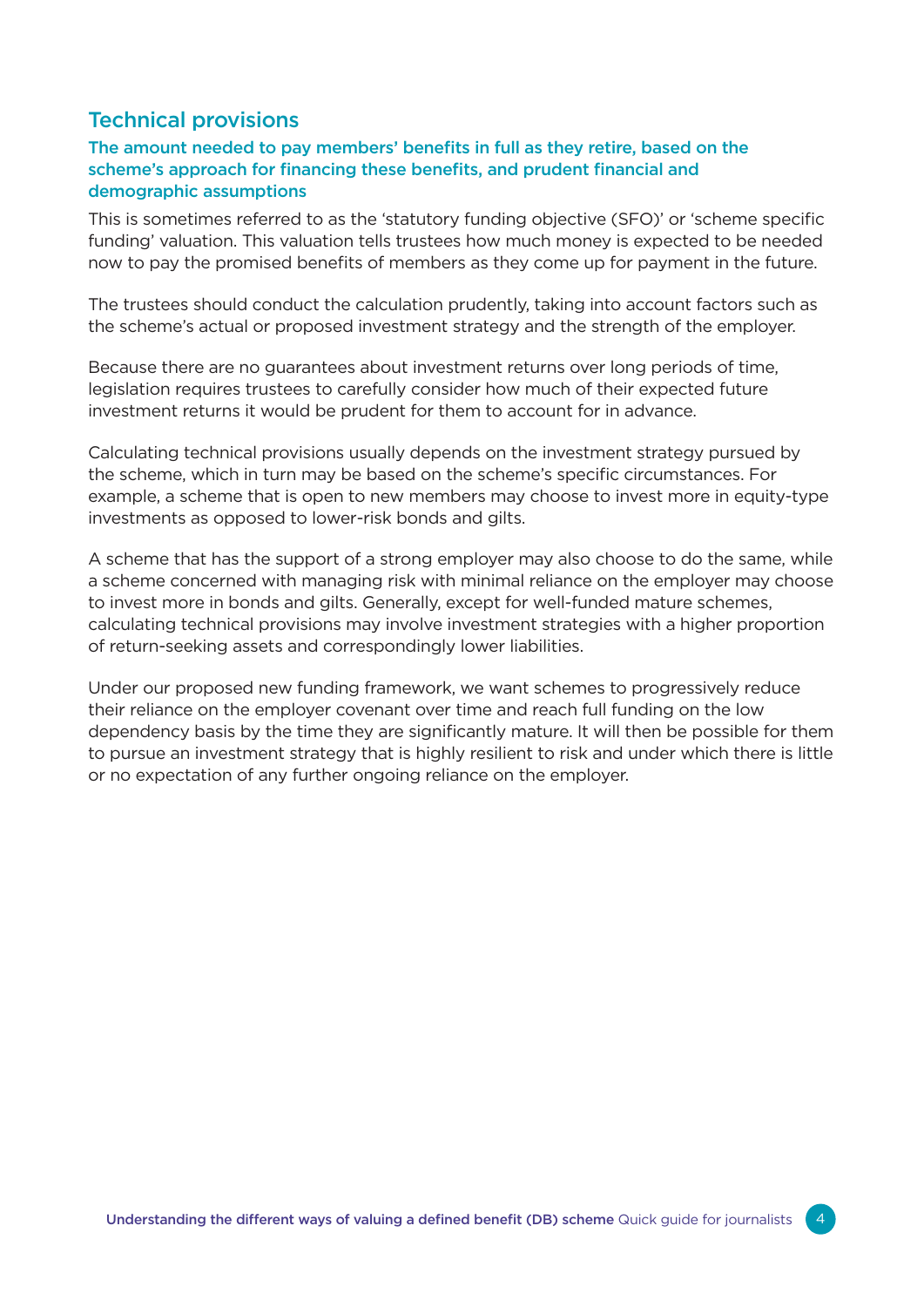# Accounting valuation

## The liability reported in the sponsoring employer's accounts

This is the method companies use to calculate their pension liabilities for the purposes of reporting in their annual report and accounts. The measurement details are prescribed in the relevant accounting standard (IAS19 for listed companies and local authorities, and FRS102 for other UK entities using the UK GAAP framework) and for ease of comparison between companies they apply across the board to all companies regardless of their individual circumstances.

More specifically, the liability must be measured using the current yield on high quality corporate bonds (usually AA-rated bonds) regardless of how the trustees have actually invested the scheme's assets. Other assumptions (such as longevity) are set by the employer and are usually at best estimate values.

This valuation usually produces liabilities that are lower than a self-sufficiency valuation, and often higher than a technical provisions valuation. The difference depends on relative differences in the market between the yield on high-quality corporate bonds and the expected returns from the actual investments of the scheme.

The main purpose of an accounting valuation is to provide a consistent measurement of accounting costs across different companies. Because it does not specifically take account of the scheme's actual investment strategy, it is of less use for scheme funding purposes.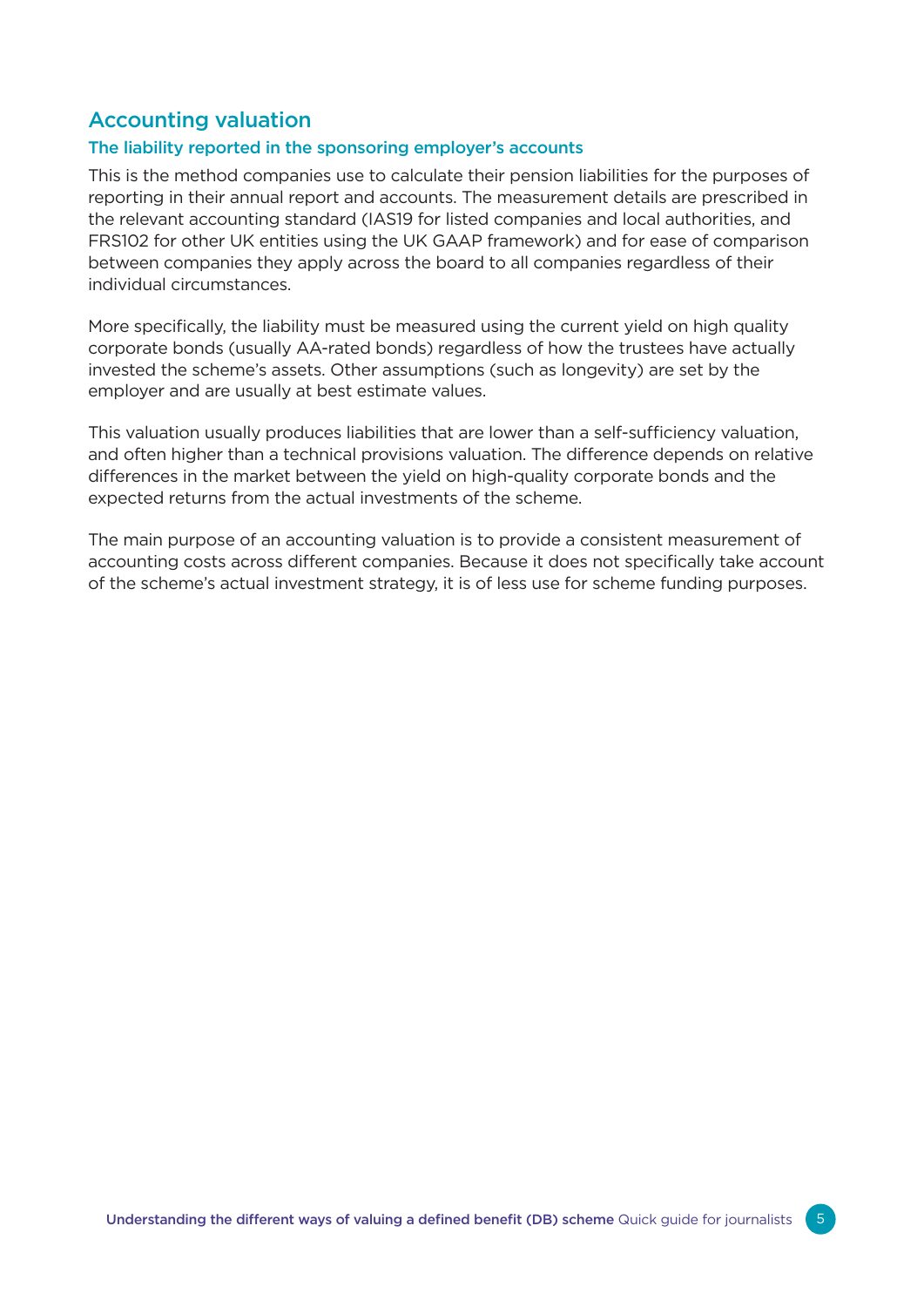

#### Chart 1: Different methods commonly used to value scheme liabilities

This chart illustrates the relative differences between the valuation methods. For example, if an insurance company had priced a given benefit at £1,000 (the buy-out liability) then valuations of the same benefit on the same day but using the different valuation methods would be as shown by the vertical bars. The relative differences depend on market conditions on the day concerned and do not remain constant over time.